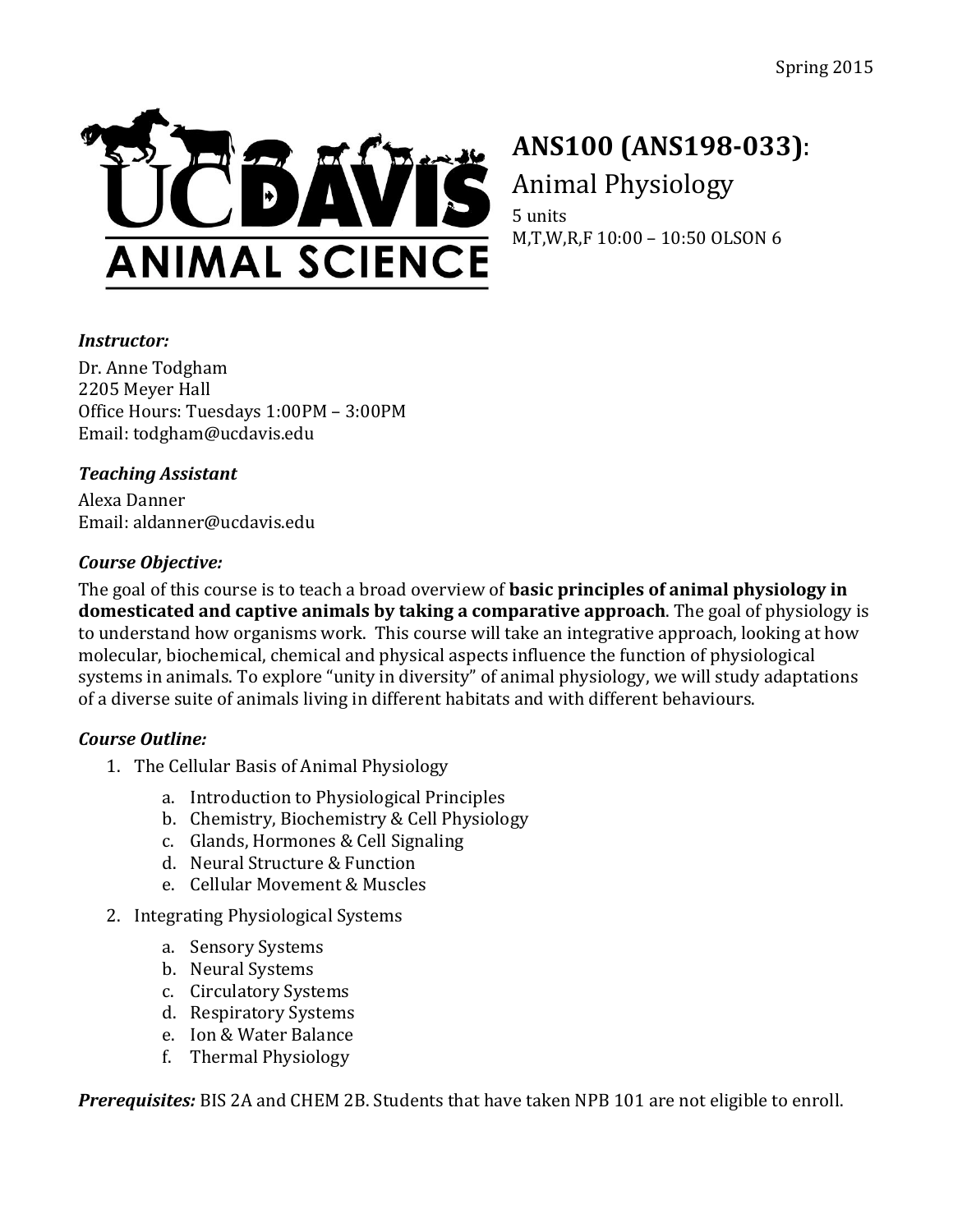### *Course Mechanics*

**Lectures:** Lectures are Monday through Friday from 10:00 to 10:50 in OLSON 6.

**Required Textbook: Principles of Animal Physiology, 2<sup>nd</sup> edition** by Moyes and Schulte is required. This textbook is well written and is quite approachable with great figures and supplementary materials. The online companion site for this textbook is at http://wps.aw.com/bc\_moyes\_animalphys\_2/. The online companion site has self-study quizzes for each chapter, answers to the questions at the end of each chapter, links to other informational websites, and a glossary. Please take advantage of these online resources in your studies. I suggest you complete the self-study quizzes before I lecture on the chapter so that you have to have at least familiarized yourselves with the material before lecture. I suggest that you re-read each chapter in depth after my lectures. Other textbooks that are acceptable include the 1<sup>st</sup> edition of Moyes and Schulte as well as Animal Physiology texts by Hill/Wise/Anderson or Eckert/Randall.

**Course Materials:** Course announcements and lecture notes (PowerPoint slides as .pdfs) will be posted online on **SmartSite** (https://smartsite.ucdavis.edu). There will be no paper handouts given in the class, aside from this syllabus and the exams. Additional material may be available at the course SmartSite. Please check regularly.

**Problem Sets:** To help you in your studies to master the lecture material and prepare for the exams, I am providing problem set homework that will help you to work through the material – completing them is studying in and of itself. I will post problem sets on SmartSite at least one week before they are due, and you must complete them on SmartSite by the dates indicated on each problem set. Late homework will not be accepted. Period. For each problem set, you are expected to answer every question, but only a randomly selected subset of questions will be graded. Problem sets will be graded in such a way so that if you demonstrate you made an effort to answer the question, you will likely receive full credit. Treat these problem sets as a study guide and give yourself ample time to answer the questions – they will help to prepare you for the exams and will improve your learning experience in this course. Answers to problem sets will be posted on SmartSite following the due date.

**Exams:** There will be 3 exams: 2 midterms and a final. The exams are closed book and closed note with questions that are based on the material covered in lecture and required readings. Exams will be a combination of multiple choice, fill in the blank, and short answer. Please bring UCD 2000 scantrons, available from bookstore.

#### *Grading*:

An individual's course grade is based on their two midterms  $(25%$  each), problem sets  $(20%)$  and the score on their final exam (30%). Make-up exams will not be given. All students are required to take the final exam. If a student misses the final exam for an acceptable reason (for example, a documented medical reason), an "incomplete" will be assigned; otherwise, an "F" will be assigned.

Your final course grade will be based on the following standard percentages:

| 90-100%       | А |
|---------------|---|
| 80-89%        | B |
| 70-79%        | C |
| 60-69%        | D |
| 59% and below | F |

Pluses will be assigned within the top 3% of a given range, minuses will apply to the bottom 3% of a given range. Grades for each exam may be curved depending on score distributions.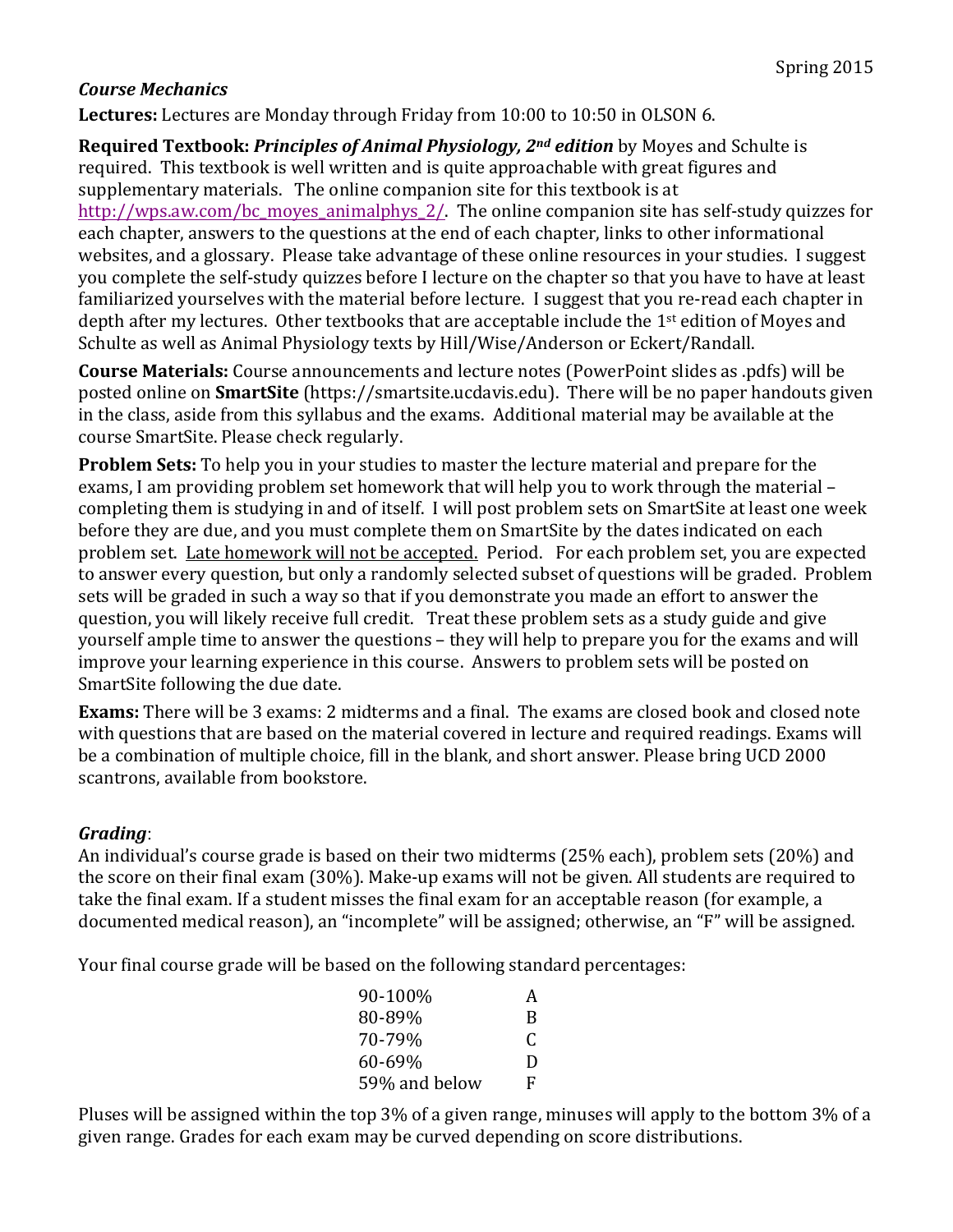#### *Cheating and Academic Conduct:*

Do not cheat in my class. I am giving you every opportunity to succeed by providing a wealth of structured in class activities and study guides. Cheating will not be tolerated and persons caught cheating will be reported to the Student Judicial Affairs Office. You will be expected to conduct yourself in a professional manner during this course. Please be at class on time, turn off your cell phone (and anything else that might beep or make disruptive noise), and be respectful of your instructor and fellow students by coming to class prepared to listen, ask informed questions, and participate in discussion.

#### *Plagiarism:*

Plagiarism is a form of cheating or fraud. It occurs when a student misrepresents the work of another as his/her own. Plagiarism may consist of using ideas, sentences, paragraphs, or whole text of another without appropriate acknowledgment, and includes employing/allowing others to write/substantially alter work then submitted as his/ her own. Placing copied text in quotes is unacceptable and constitutes plagiarism. Plagiarism will result in notification to the Department of Animal Science and the Student Judicial Affairs Office.

| <b>DATE</b>        | <b>DAY</b>  | class          | <b>TOPIC</b>                                  | <b>READING</b>  |
|--------------------|-------------|----------------|-----------------------------------------------|-----------------|
| <b>MARCH 30</b>    | <b>MON</b>  | $\mathbf{1}$   | COURSE MECHANICS, INTRODUCTION                | Chapter 1       |
| MARCH 31           | <b>TUES</b> | $\overline{2}$ | <b>ANIMALS &amp; THEIR ENVIRONMENT</b>        | Chapter 1       |
| <b>APRIL 1</b>     | <b>WED</b>  | 3              | <b>ANIMALS &amp; THEIR ENVIRONMENT</b>        | Chapter 1       |
| <b>APRIL 2</b>     | <b>THUR</b> | $\overline{4}$ | MOLECULAR & CELLULAR PHYSIOLOGY               | Chapter 2 & 3   |
| APRIL <sub>3</sub> | FRI         | 5              | MOLECULAR & CELLULAR PHYSIOLOGY               | Chapter 2 & 3   |
| APRIL <sub>6</sub> | <b>MON</b>  | 6              | <b>TRANSPORT OF SOLUTES &amp; WATER</b>       | Chapter 2       |
| <b>APRIL 7</b>     | <b>TUES</b> | 7              | <b>NUTRITION &amp; ENERGY METABOLISM</b>      | Chapter 2       |
| APRIL <sub>8</sub> | <b>WED</b>  | 8              | <b>NUTRITION &amp; ENERGY METABOLISM</b>      | Chapter 2       |
| APRIL <sub>9</sub> | <b>THUR</b> | 9              | NEURONAL STRUCTURE, FUNCTION & DIVERSITY      | Chapter 4       |
| APRIL 10           | FRI         | 10             | NEURONAL STRUCTURE, FUNCTION & DIVERSITY      | Chapter 4       |
| APRIL 13           | <b>MON</b>  | 11             | NEURONAL STRUCTURE, FUNCTION & DIVERSITY      | Chapter 4       |
| APRIL 14           | <b>TUES</b> | 12             | NEURONAL STRUCTURE, FUNCTION & DIVERSITY      | Chapter 4       |
| APRIL 15           | <b>WED</b>  | 13             | <b>SENSORY SYSTEMS</b>                        | Chapter 6       |
| APRIL 16           | <b>THUR</b> | 14             | <b>SENSORY SYSTEMS</b>                        | Chapter 6       |
| APRIL 17           | FRI         | 15             | <b>SENSORY SYSTEMS</b>                        | Chapter 6       |
| APRIL 20           | <b>MON</b>  | 16             | <b>SENSORY SYSTEMS</b>                        | Chapter 6       |
| APRIL 21           | <b>TUES</b> | 17             | <b>MIDTERM EXAM #1</b>                        |                 |
| APRIL 22           | <b>WED</b>  | 18             | <b>NERVOUS SYSTEMS</b>                        | Chapter 7       |
| APRIL 23           | <b>THUR</b> | 19             | <b>NERVOUS SYSTEMS</b>                        | Chapter 7       |
| APRIL 24           | FRI         | 20             | <b>NERVOUS SYSTEMS</b>                        | Chapter 7       |
| APRIL 27           | <b>MON</b>  | 21             | HORMONES & CELL SIGNALING                     | Chapter 3       |
| APRIL 28           | <b>TUES</b> | 22             | <b>ENDOCRINE &amp; NEUROENDOCRINE SYSTEMS</b> | Chapter 3       |
| APRIL 29           | <b>WED</b>  | 23             | ENDOCRINE & NEUROENDOCRINE SYSTEMS            | Chapter 3       |
| APRIL 30           | <b>THUR</b> | 24             | <b>MOVEMENT &amp; MUSCLES</b>                 | Chapters 5 & 12 |
| MAY 1              | FRI         | 25             | <b>MOVEMENT &amp; MUSCLES</b>                 | Chapters 5 & 12 |
| MAY 4              | <b>MON</b>  | 26             | <b>MOVEMENT &amp; MUSCLES</b>                 | Chapters 5 & 12 |

#### **ANS100: ANIMAL PHYSIOLOGY CLASS SCHEDULE**